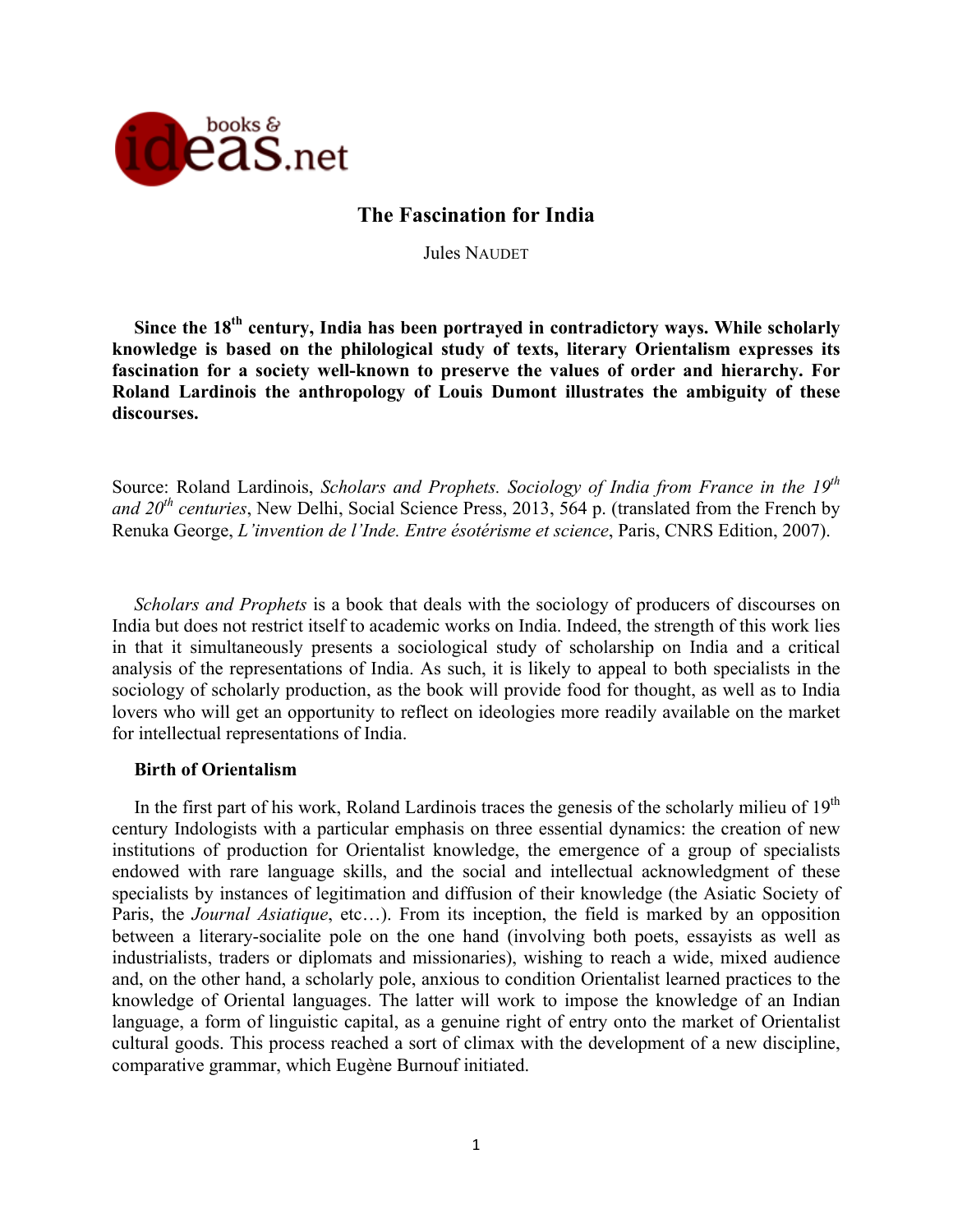The imposition of linguistic competences as a criterion for academic legitimacy by the more scholarly fraction of the field does not, however, suffice to impede the expansion of a literarysocialite pole. The latter indeed bases itself on a strong demand by different fractions of the public he addresses who want to consider India as the archetype of a social world swept up in European countries by the Enlightenment. In response to this demand, a literary, Orientalist, polymorphous and implicitly reactionary culture very quickly spread in the entire field. The work of Roland Lardinois helps us to see in this development a kind of original sin of scholarship on India, which, till today haunts the production of discourses on India.

It is on the basis of this tension between the socialite milieu and the scholarly one that the institutionalization and empowerment of Indian studies continue. The creation of the Oriental Society of France in 1841, of the  $4<sup>th</sup>$  and  $5<sup>th</sup>$  sections of the École pratique des hautes études (EPHE) in 1887 and of the French school for the Far-East in 1898 are symptomatic examples of this heteronomy. These institutions are more or less direct products of colonial expansion of France, a consequence of the need to consolidate colonial power by knowledge. These institutions were aimed at producing an Orientalist scholarship delineated on the model of classic erudition and conceived as an expansion of Greco-Latin Humanism.

In the second part of his work, Roland Lardinois analyses the inter-wars years and highlights the permanent split between scholars and socialites, which divides the field of scholarship on India in its entirety as well as its two main poles that structure it. For this, he applies the method of geometric data analysis<sup>1</sup> to three different sets of objects: firstly, to a prosopographic database gathering all the agents involved in this field between 1920 and 1940; secondly to the articles published on India in the academic journals (*Journal asiatique*, *Bulletin de l'École française d'Extrême-Orient*, *Revue des arts asiatiques*) during the same period of time; and finally to the work of Sylvain Lévi, the scholar who dominated the entire field of scholarship on India during the first half of the  $20<sup>th</sup>$  century. The robustness of these statistical analyses, relating to a meticulous and rigorous work, firmly upholds the author's argument and constitutes the focal point of this work. As such, *Scholars and Prophets* remains perfectly accessible to the reader who has no statistical skill because the more technical aspects of these analyses appear in the appendix while the body of the work is largely reader friendly. It is especially the fluidity of the style and the perfect mastering of works that he studies that grabs the reader's attention: rather than a pure quantitative analysis, what is given to read is much more; to take a few examples, it is an analysis of the scholarly *habitus* of Sylvain Lévi, or the strategies devised by René Guénon or Romain Rolland to impose their discourses on India despite their lack of legitimate institutionalized skills. The analysis of 'prophetic logic' is particularly stimulating as it succeeds in elegantly taking into account the strategies deployed by authors less gifted in scholarly capital to legitimize their discourse. Particularly interesting is the developments on René Guénon, an author stigmatized by scholars but who, nevertheless, attracted great success in opposing, with an obvious essentialism, on the one hand, Oriental civilizations remaining, according to him, loyal to "l'esprit traditionnel" and, on the other hand, the modern, Western civilization considered perverted. Guénon's work particularly influenced authors like Raymond Queneau, Antonin

 

<sup>&</sup>lt;sup>1</sup> The geometric analysis of data is a statistical method of data analysis elaborated by Jean-Paul Benzecri, and popularized by Pierre Bourdieu in his work *Distinction*, that enables synthesizing and structuring information contained in multidimensional data.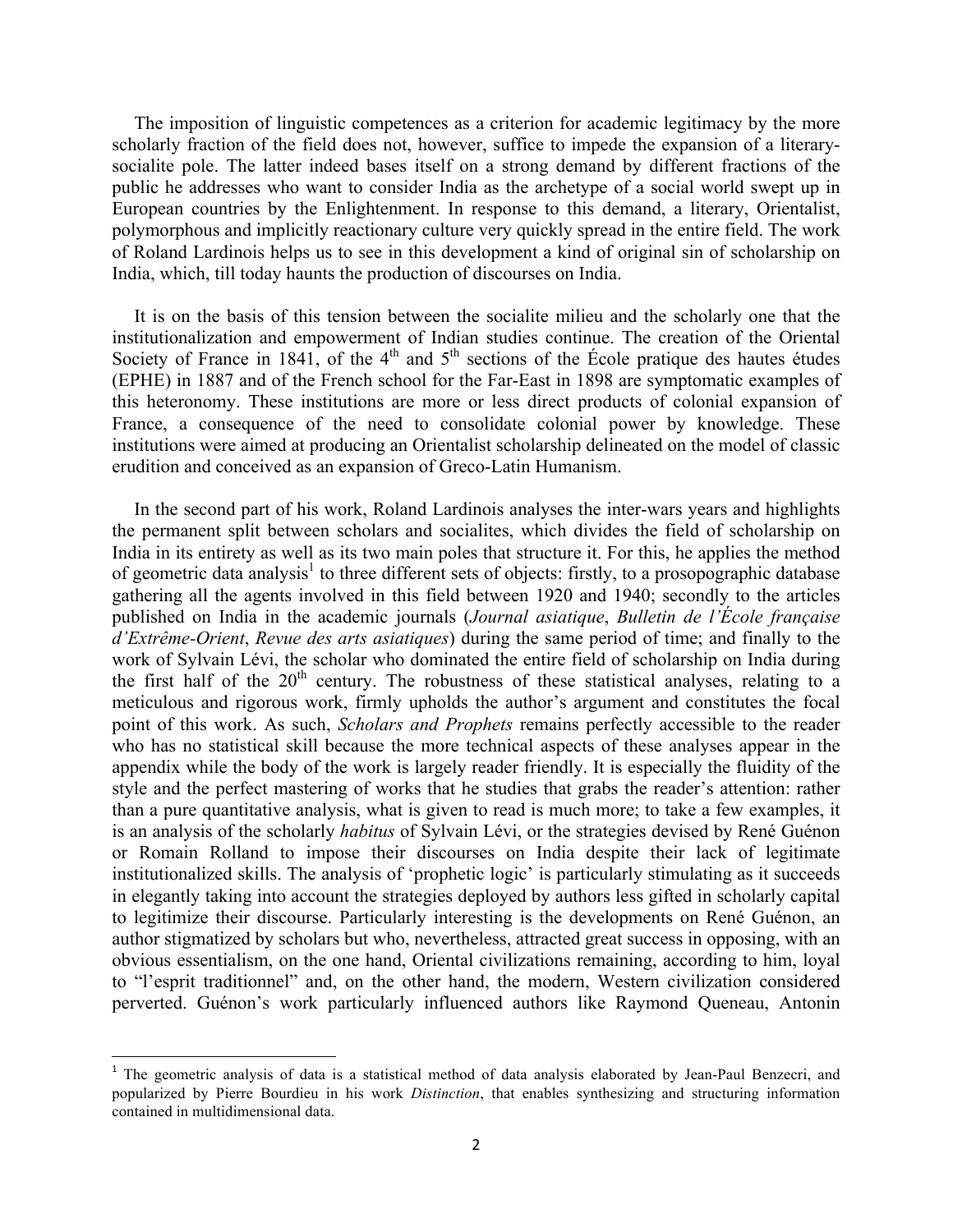Artaud, André Breton or René Daumal and, till date, it continues to mark all the authors who belong to different esoteric or occultist groups.

## **The Ambivalence of the Work of Louis Dumont**

Roland Lardinois then analyses the rupture that institutionally and intellectually marks scholarship on India in the second part of the  $20<sup>th</sup>$  century: the development of Louis Dumont's anthropological project, including his later work on the genesis of individualism. This choice enables the author to show more precisely that Dumont's studies on India were already carriers of a certain ambivalence between, on the one hand, an empirical social science and, on the other hand, a normative moral philosophy.

Lardinois thus shows how Louis Dumont had to build his legitimacy against philological tradition, which, according to his contemporaries, placed an often simplistic textual study at the centre of its approach. Louis Dumont thus seeks to liberate himself from a scholarly tradition relying exclusively on texts and for which the fieldwork was mobilized only for argument's sake. Simultaneously basing itself on philological tradition and on the Durkheimian sociology as practiced by Marcel Mauss, and adding to these two inspirations, the practice of field investigation, Dumont broke 'with an illusory character of Indian diversity' and to affirm that "India is one" and that "this unit […] especially consists of ideas and values" (Louis Dumont, *La Civilisation indienne et nous*, Paris, Armand Colin, 1964). It is however in this attempt to overcome the fragmentation of disciplinary perspectives that Louis Dumont comes to favour only one single source: the Brahmanical point of view. Where philologists only trusted the text, Dumont relies only on the cognitive framework of the Brahmanical culture. Roland Lardinois work enlightens this Brahmano-centrism viewpoint before questioning an issue that, according to him, was not raised by Dumont's critics: "How could a Brahmanical viewpoint be substituted for a scholarly viewpoint in the understanding of the caste system, while Dumont claims, quite rightly, to have drawn upon Durkheiminian sociology that specifically made the distinction between the indigenous point of view and a sociological understanding?" (p. 360).

Lardinois finds the answer to this question in the influence that René Guénon had on Louis Dumont. Dumont's work would thus be a 'retranslation into the universe of social sciences post World War II of ideological themes previously elaborated in other forms' (p. 360). Dumont has indeed refurbished the nostalgia for the old social order, which relied on numerous discourses stemming from the worldly milieu of scholarship on India, amongst which the kind of prophetic work of René Guénon doubtlessly gained the most public legitimacy. Lardinois particularly emphasizes the reference to Tocqueville as a mediation that enables Dumont to retranslate in legitimate academic terms Guénon's comparative project between traditional societies and the modern world. The filiation between René Guénon and Louis Dumont must not however be considered simply as a denunciation on the accursed share of the work of Dumont that will resurface through the Tocquevillian avatar. We must replace this filiation in the economy of the book and consider the entire set of arguments developed by Roland Lardinois: stressing Dumont's implicit reference to Guénon enables showing the tension between the two dimensions of Dumont's work, which can be understood as the extension of contradictions that crossed the field of scholarship on India since its inception. The opposition, presented in the second part of the work, between the typical figure of the scholar as embodied by Sylvain Lévi, and that of the figure of the prophet, as embodied by Romain Rolland or René Guénon, serves as a guiding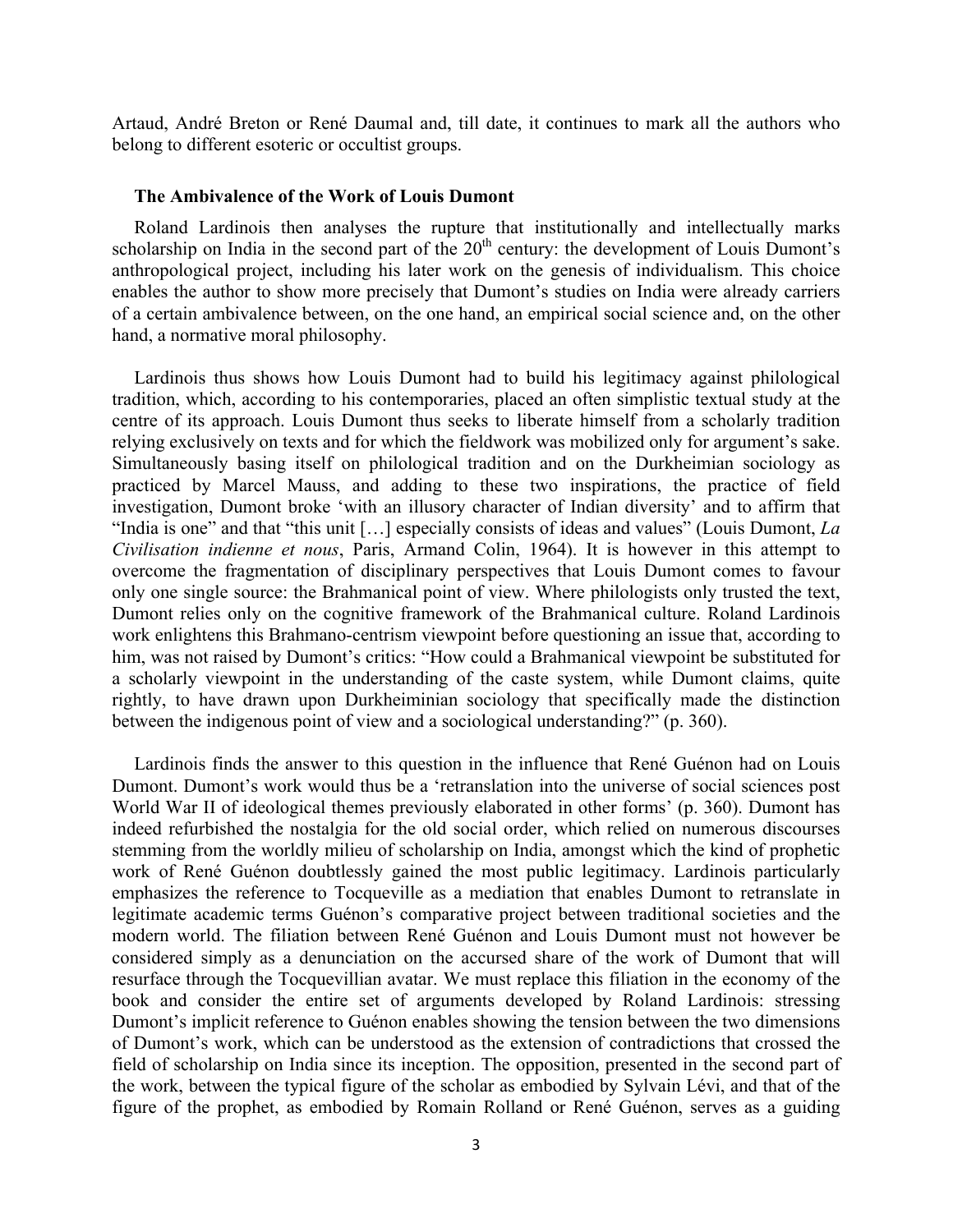principle for the analysis of the dumontian anthropology. There lies a strong homology between tensions structuring the field of scholarship on India and internal contradictions in Dumont's work.

It would be tempting to suspect Lardinois of denunciating Dumont. It is more appropriate to quote Pierre Bourdieu from *Homo Academicus* and to say that it is the reader himself who is indeed responsible for this denunciation: "It is he who, by reading between the lines, by filling, more or less consciously, the blanks of the analysis or, very simply, 'in thinking, as one says, of one's own case', transforms the meaning and value of the deliberately censured protocol of the scientific enquiry" (Pierre Bourdieu, *Homo Academicus*, Paris, Éditions de Minuit, 1984). However, if Roland Lardinois never falls into explicit denunciation and controversy, the reader remains nevertheless faced with an extremely important question: what use do we make of Dumont's work after reading *Scholars and Prophets*? The objectification of underlying assumptions in Dumont's work necessarily makes the scholars question the status accorded to this understanding of the caste system. This question is even more crucial since the reference to Louis Dumont is widely acknowledged outside the field of Indian studies and anthropology.

## **From Louis Dumont to the Subaltern Studies**

Lardinois's work thus gives us the keys to think of the use of the anthropology of Dumont. This requires distinguishing three aspects often quoted of his work: firstly, the analysis of the caste system, secondly, the distinction between holism and individualism, and finally the theory of hierarchy elaborated by Dumont.

If the theory of the caste system presented by Louis Dumont is marked by an evident Brahmano-centrist viewpoint, it nevertheless creates a rupture in scholarship on caste that, until now, evoked caste *systems* and prohibited speaking of *a* caste system. Although the organization of castes is marked by strong regional disparities, Dumont has sought to isolate the most typical characteristics of these systems using Hindu India, or Hinduism, to build a theory of the caste system. If this unified approach of the caste system created a debate among Indian scholars, there is, however, no doubt that this issue is one the most fruitful and novel aspect of Dumont's work.

The comparative dimension of Dumont's work is more ambiguous. In an evident filiation with Guénon's theses, the opposition between holism and individualism is grounded on an asymmetry in the treatment of 'traditional' societies and the modern, Western society: in a tocquevillian perspective, Dumont grants a certain historicity to individualism, but holism is, for its part, presented in a more dehistoricized manner. This essentialism is particularly evident when Louis Dumont writes, in *Homo Aequalis*, that the hierarchical principle represents, "the essence of man" because it is rooted "in the nature of things" (Louis Dumont, *Homo Aequalis*, Paris, Gallimard, 1977, p. 199).

Lastly, Louis Dumont's comparative theory is grounded on a formalized theory of hierarchy that presents itself as being independent of the Brahmanical theory, or even of the Indian case (see *Homo Hierarchicus*, p. 239-245). Having isolated the constitutive principle of hierarchy, Louis Dumont writes that this principle lies in the fact that "hierarchy is encompassing its opposite." Such a theory of hierarchy necessarily implies the reference to an ultimate value that encompasses all the elements of the system studied, which is necessarily outside it. Roland Lardinois reminds us that such a position relies on a strong metaphysical postulate and has